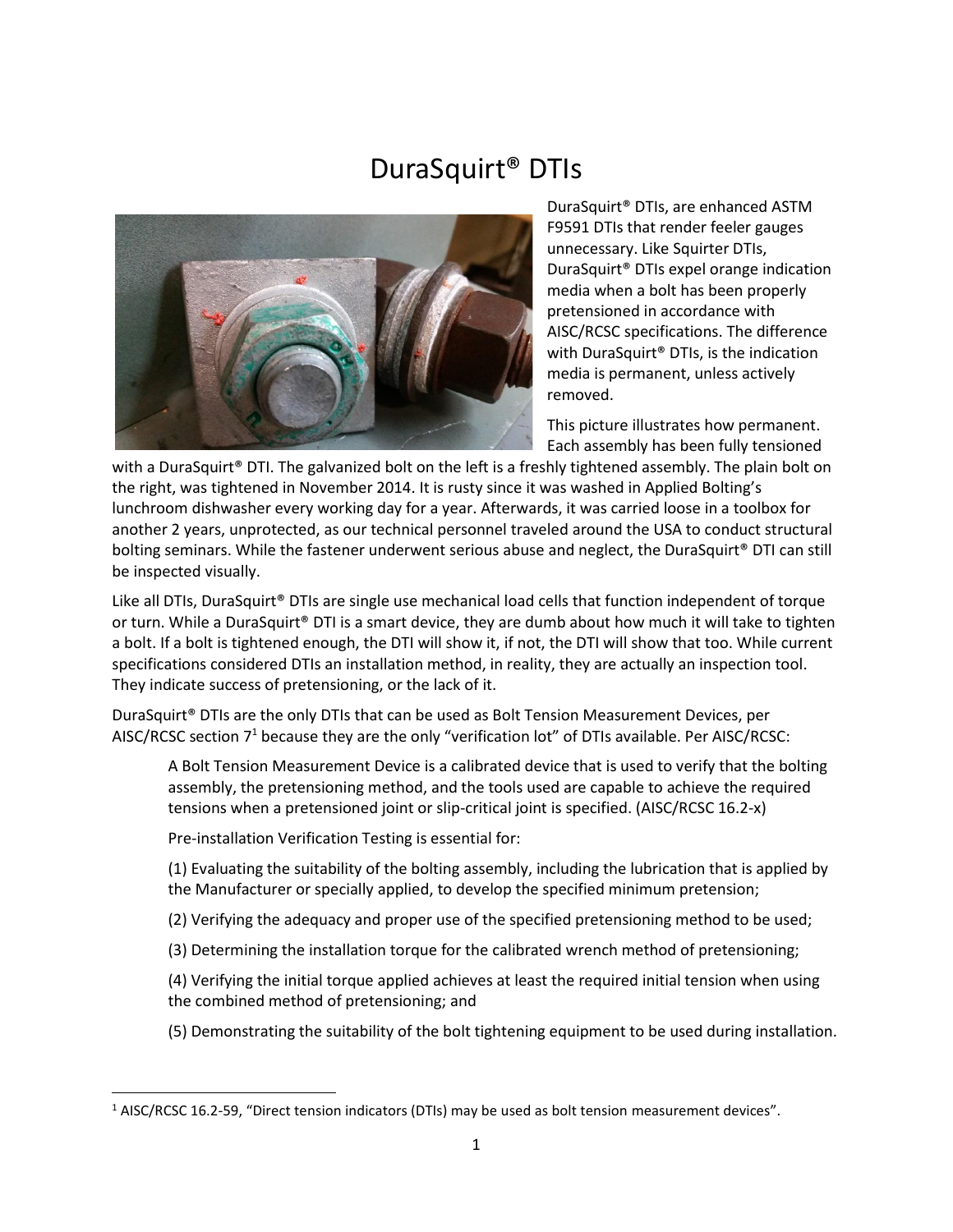(AISC/RCSC 16.2-52)

Further reading AISC/RCSC section 7 describes how verification lot DTIs with Calibrated Gaps are to be used:

Direct tension indicators (DTIs) may be used as bolt tension measurement devices, except in the case of the turn-of-nut method and the combined method. This method is especially useful for, but not restricted to, bolts that are too short to fit into a hydraulic bolt tension measurement device (AISC/RCSC 16.2-59).

Using a verification lot DTI as a bolt tension measurement device has been included in the AISC/RCSC specification since 2009 but the U.S. Department of Transportation's Federal Highway Administration has permitted the procedure since at least  $1991^2$ .

Once the DTIs are calibrated, they are used on short bolts to set the installation wrenches at the required bolt tension. (FWHA 10-6)

Similarly, the AISC/RCSC states:

The fastener assembly may then be installed in a standard size hole with the additional verification DTI. The prescribed pretensioning procedure is followed, and it [the bolt assembly] is verified $\mathbb{R}^3$ 

To date, DuraSquirt® DTIs are the only DTIs manufactured as verification DTIs per AISC/RCSC<sup>4</sup>. The AISC/RCSC explains tightening with an assembly sufficiently, with a verification lot DTI, can replace Preinstallation Verification testing with a hydraulic tension calibrator. In other words, tightening bolts with verification lot DTIs satisfies section 7 bolt verification testing. Preinstallation testing is conducted "on the fly" as bolting commences. As each verification DuraSquirt<sup>®</sup> DTI is installed, with enough torque to make the DTI squirt completely, the fastener has passed field testing requirements.

Such robustness is not possible with other styles of DTIs because they rely on feeler gauges for pretension confirmation and feeler gauging is susceptible to false positive readings. Feeler gauges will erroneously indicate tension when a hole exceeds standard hole dimensions (oversized, reaming, etc.), flat washer problems, as well as improper DTI orientation i.e., upside down (yes, it happens).

With poor quality flat washers, the DTI's bumps are not compressed but feeler gauges will erroneously indicate they have been flattened. Poor quality washers will imprint themselves onto the DTI. The two images below illustrate this. Obviously, the DTI washer combination shown is not "tight" since there is no bolt, but the feeler gauge is refused entry anyway.



<sup>2</sup> FHWA-SA-91-031 May 1991.

<sup>3</sup> AISC/RCSC 16.2-59.

<sup>4</sup> AISC/RCSC 16.2-59 DTIs being used for verification testing, termed the "verification lot."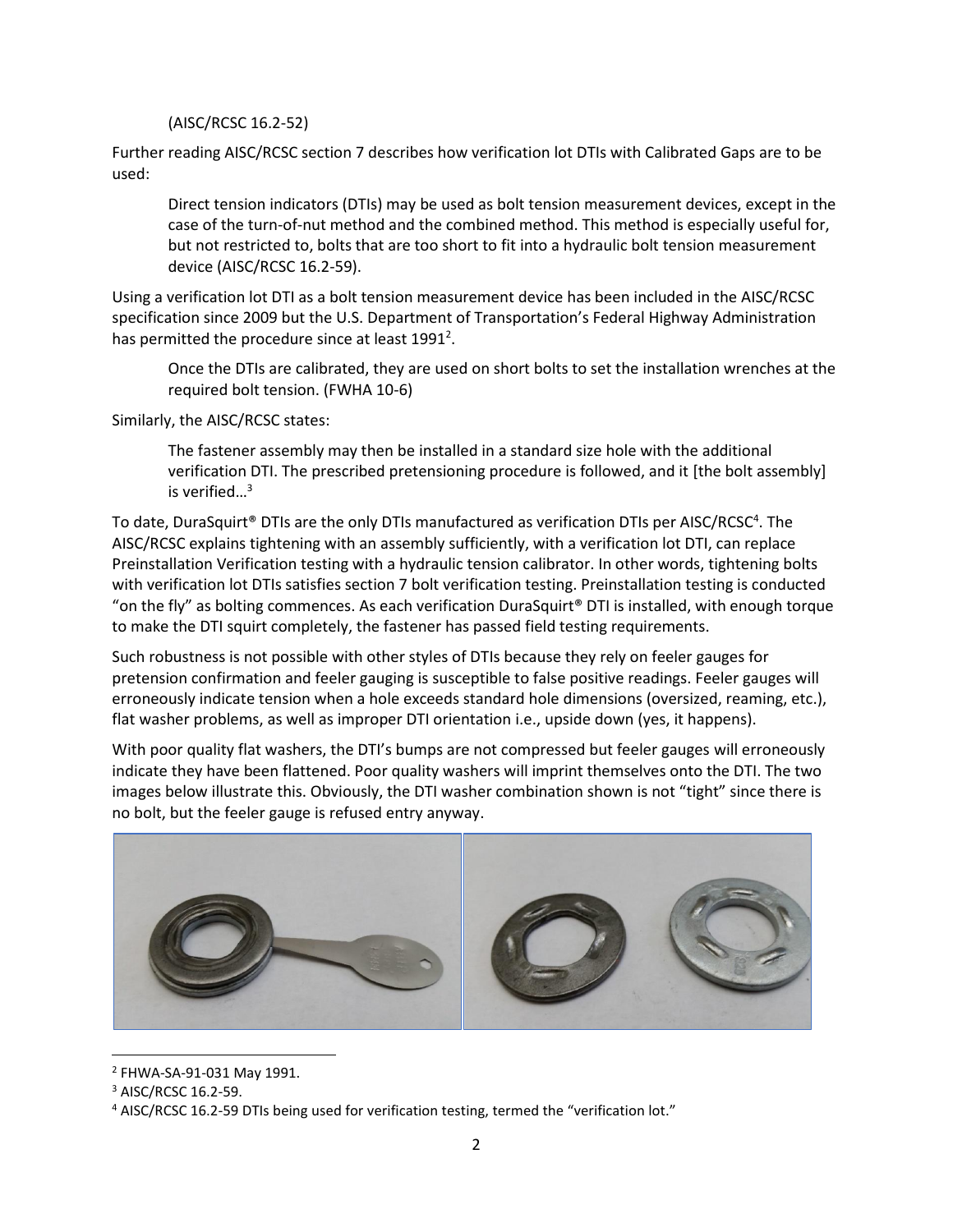The image on the left is the same washer/DTI combination separated. Observe the cavities imprinted in the flat washer. DTIs are hardened, structural flat washers are supposed to be as well. This one is not heat treated so it formed cavities where it contacted the DTI bumps.

In the case of holes outside of the standard hole dimensions and tolerance, the flat washer will push (not compress) the DTI bumps and force the DTI into the oversized hole. Also, when the DTI is placed upside down, i.e., bumps against the steel work, the DTI will "appear" flat against the adjacent washer, since the hardened bumps imprint into the softer the steel. In both cases, the DTIs' bumps are intact, and will pass feeler gauge inspections.

DuraSquirt® DTIs solve these problems and more since bump compression is verified by the DTI expelling DuraSquirt® media. If the DTI does not emit orange media, it triggers the installer/inspector that something is out of spec and can be corrected immediately. Poor quality flat washers can be replaced or an additional flat washer against the oversized hole (as required by code) can be added to the assembly.

Simply put, a fully deployed DuraSquirt® DTI (i.e., orange visible at all bump locations), indicates adequate bolt tension and confirms holes and washers are per modern construction standards.

## Pre-Installation Verification

Per AISC/RCSC section 7 Pre-Installation verification, fastener assembly testing must be conducted, onsite, by the installation crew, using actual installation tools. Contrary to popular opinion Pre-Installation Verification testing **DOES NOT** pass or fail fastener assemblies. Testing is intended to discover possible issues between fasteners, tools and installers, before field bolting operations commence.

The next few sections describe issues that may be highlighted by Pre-Installation testing results.

## Fasteners:

Are the fastener assemblies capable of achieving 105%, or more, of minimum required bolt pretension at all?

Torque must be applied to the fastener assembly until the tension calibrator indicates adequate pretension or the bolt fails, whichever occurs first. Failure occurs by either the bolt breaking before minimum pretension, or tensile load climbs and then falls, as indicated by the tension calibrator, without ever achieving minimum pretension. Except for TC bolt<sup>5</sup>, applying additional lubricant may alleviate failure. However, if additional lubricant solves bolt failure, all fasteners represented by lubricated test samples, must be similarly lubricated.

### Tools:

Do the installation tools have enough output torque to tighten adequately lubricated fastener assemblies, to at least 105% of minimum required pretension?

If the full effort of an installation tool applied to a fastener assembly, does not result in at least 105% of required minimum pretension, the tool must be replaced for testing as well as for installation. While not

<sup>5</sup> AISC 348-20, the Research Council on Structural Connections, Specification for Structural Joints Using High-Strength Bolts: Section 2.10.4 "matched bolting assemblies shall not be relubricated by anyone other than the Manufacturer"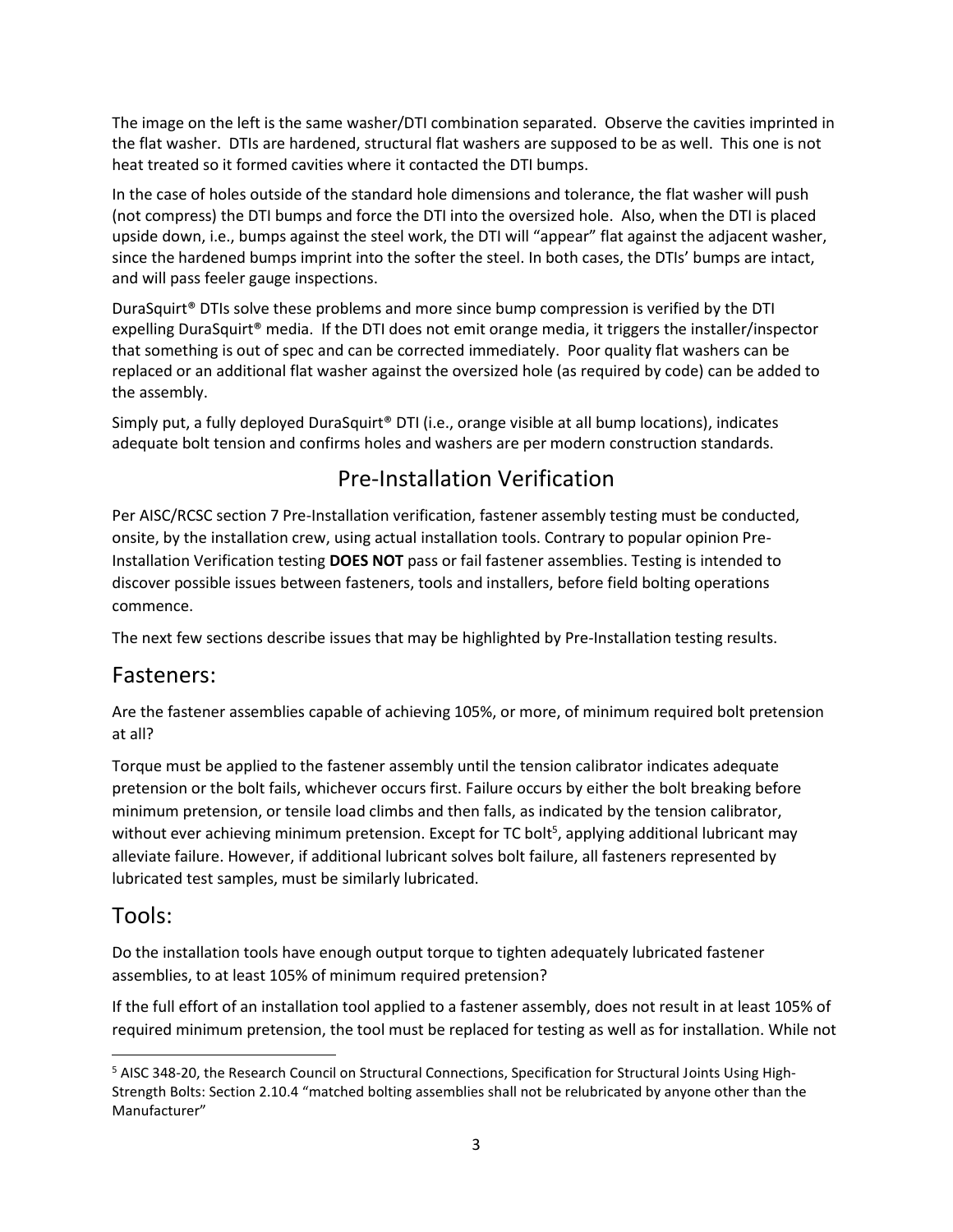always true, an adequate installation tool should have a drive chuck at least as large as the fasteners being tightened. For example, when tightening  $\frac{3}{4}$ " bolts, the installation tool should have a square drive chuck of ¾" or more. Also, a tool's manual may claim a higher output torque than the tool can produce. Such claims are usually stated vaguely, such as, claiming the tool's motor **can produce** some high amount of torque. This statement may describe no-load torque output, but once load is applied, the high torque described will not be realized.

### Installation crews:

Do the installers understand how to employ the selected method?

The installers must understand that a snugged tightened condition must be achieved before the pretensioning method is employed. Once a snug condition exists, the installers must fully understand the method they employ and not confuse, or combine, fundamentals of individual methods. Such as applying a torque value to rotate the nut to turn angle listed for Turn-Of-Nut or employing a torque wrench as an inspection technique after the turn is complete. Doing so combines elements of Calibrated Wrench and Turn-Of-Nut. In the same fashion, inspecting a DTI installation with a torque wrench combines DTI and Calibrated Wrench methods.

## Snug-tightened Joints

Every bolted joint must be snug-tightened before a pretensioning method can be performed. Snugtighten is defined as the effort applied to bring the steel plies into *firm contact*. AISC/RCSC describes the effort as the full effort of an ironworker or a few impacts of an impact wrench (5.2) until the nut cannot removed by hand. An attempt at manual nut removal is the only requirement for inspection (9.1). There is no pretension requirement for a "snugged" joint. Per AISC's *Specification for Structural Steel Buildings* (AISC 360) Section J3:

#### *"There are no specific minimum or maximum tension requirements for snug-tight bolts."*

Conversely, snug-tightening may result in a pretension near or greater than the minimum required, and the required turn may strip or break the bolt when employed. This is especially true of bolt diameters  $\frac{3}{4}$ " and below.

## Verification Basics

The following content applies to AISC/RCSC Pre-installation testing only. Individual projects, State DOTs and Federal Highway specifications may differ substantially and will not be covered here. The following represents Applied Bolting Technology's interpretation of AISC/RCSC Pre-installation testing based on *The Research Council on Structural Connections'*, **Specification for Structural Joints Using High-Strength Bolts** (AISC 348) and the *American Institute of Steel Construction's* **Specification for Structural Steel Building**s (AISC 360). Anyone interested in a different interpretation is welcome to read the documents themselves.

Verification testing can be summarized as snug-tightening, at least three sample fastener assemblies, in or with, a bolt tension measurement device, applying the selected pretensioning method, and confirming at least 105% of minimum required pretension has been achieved. While each method accomplishes this with different tools, fastener components, or tightening techniques, all 4 tensioning methods follow these basic principles of snug fastener, apply method, and verify conformity to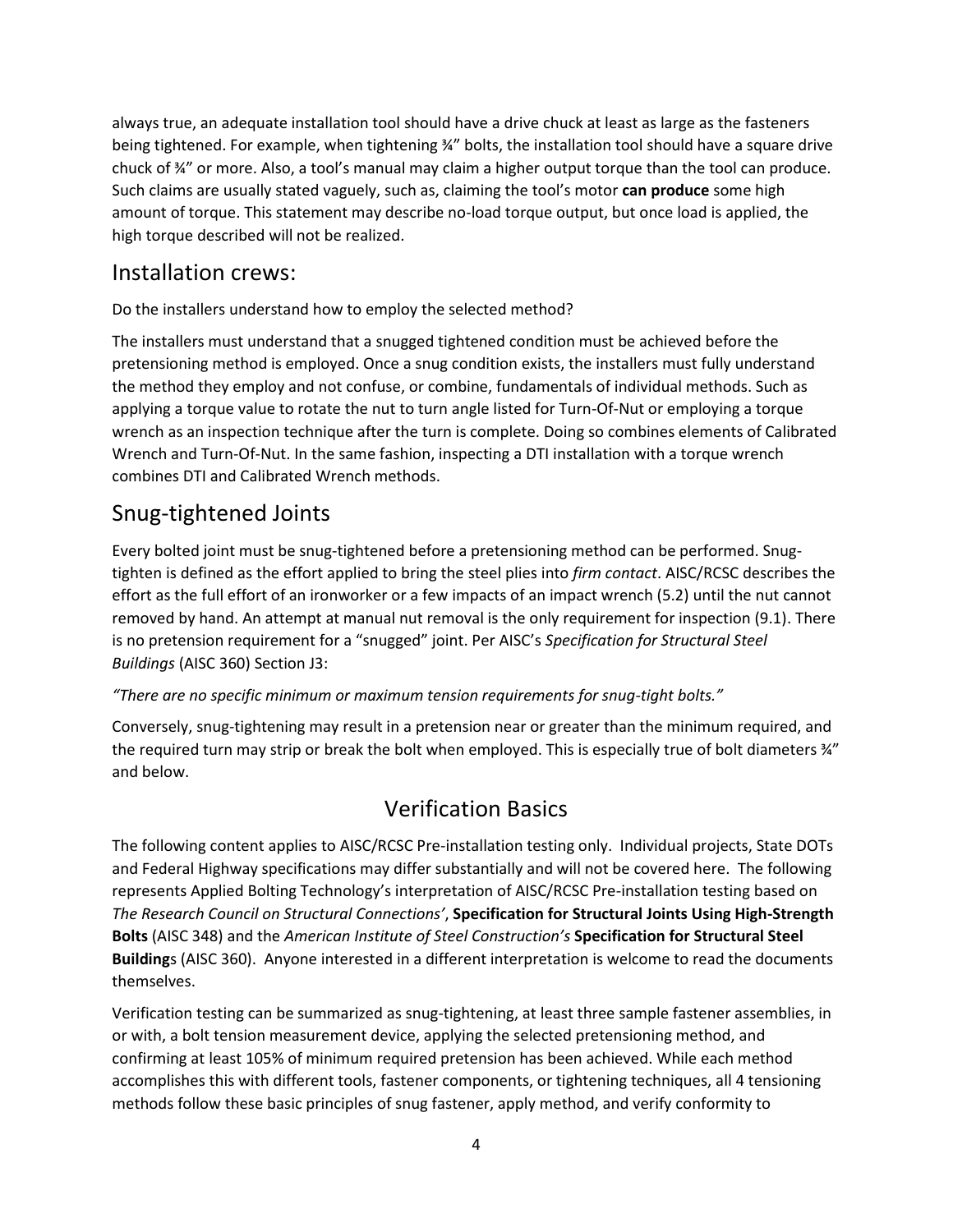specification. Lastly, all acceptable methods are expected to permanently deform the fastener into its inelastic region<sup>6</sup>.

## Sampling

Pre-Installation verification testing begins with sampling. Per AISC/RCSC section 7.2:

*"On a sample of not fewer than three complete bolting assemblies of each combination of diameter, length, grade, and lot to be used in the work; Using bolting assemblies that are representative of the condition of those that will be pretensioned in the work" (AISC/RCSC 16.2-52)*

Regardless of method, it is critical that assembly samples be *TRULY REPRESENTATIVE*, that is, in similar condition as fasteners being actively pretensioned. Testing a "new" fastener, removed directly from sealed shipping receptacles, does not constitute a representative sample, unless only new condition fasteners are actively being pretensioned.

Fasteners that have been snug-tightened & exposed to the weather, for any amount time, must be verified as is, if this condition accurately represents the fasteners' being tightened in the steelwork. *TRULY REPRESENTATIVE* samples are especially important for TC bolts and Calibrated Wrench installation and testing because these methods are negatively affected by weathering and lubrication degradation.

## Specification for implementing DuraSquirt DTIs in accordance with AISC/RCSC 2.12: Alternative-Design Bolting Components, Assemblies and Methods

DuraSquirt DTIs, are ASTM F959<sup>7</sup> DTIs that render feeler gages unnecessary. DuraSquirt DTIs are *verification lot* DTIs, per AISC/RCSC section 7, where the *calibrated gap* has been determined per ASTM F606 testing. DuraSquirt DTIs are designed to expel indication media when torquing efforts reduce the *job inspection gap* below the *calibrated gap*. DuraSquirt DTIs are to be installed & inspected in accordance with the 2020 *Specification for Structural Joints Using High-Strength Bolts* section 2.12.

Since the does not include metric information, additional tables are provided when working with metric fasteners.

## Pre-Installation Verification Testing

Three DuraSquirt DTI *bolting assemblies* shall be verified to achieve at least the minimum design tension by the bolting crew and inspector; employing the following procedure: Pre-Installation Verification testing in accordance with AISC/RCSC section 7:

<sup>6</sup> AISC/RCSC 16.2-47 "In any of the foregoing installation methods, it can be expected that a portion of the bolt assembly (the threaded portion of the bolt within the grip length and/or the engaged threads of the nut and bolt) will reach the inelastic region of behavior. This permanent distortion has no undesirable effect on the subsequent performance of the bolt."

<sup>7</sup> ASTM F959 3.1.1 *compressible-washer-type direct tension indicator*, *n*—washer-type element inserted under the bolt head or hardened washer, having the capability of indicating the achievement of a required minimum bolt tension by the degree of direct tension indicator plastic deformation. Hereafter referred to as *direct tension indicator*.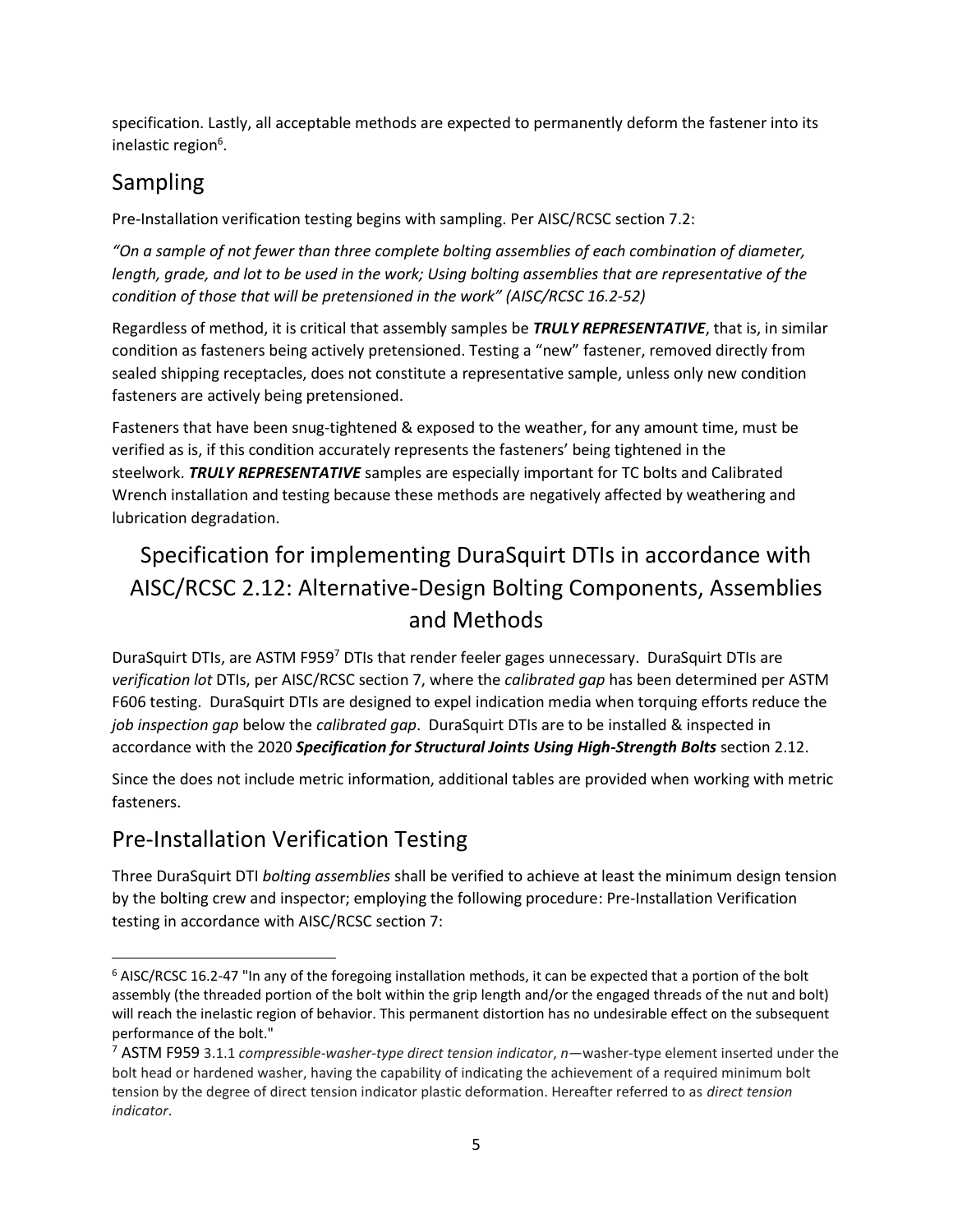- 1. Insert and snug each *bolting assembly* into a *bolt tension measurement device*, with the DuraSquirt DTI positioned per AISC/RCSC Figure C-8.1 (b) and AISC/RCSC section 6.2.5.
- 2. Tighten each *bolting assembly* until the DuraSquirt DTI displays indication media beyond the outer diameter in all bump locations, known as complete indication.
- 3. Record the achieved tensions compared to AISC/RCSC Table 7.1.
- 4. A tension that is greater than the value in table 7.1 shall not be cause for rejection.

…it can be expected that a portion of the bolt assembly (the threaded portion of the bolt within the grip length and or the engaged threads of the nut and bolt) will reach the inelastic region of behavior. This permanent distortion has no undesirable effect on the subsequent performance of the bolt.<sup>8</sup> The ultimate shear strength of a bolt is not affected by the pretension in a bolt. Tests on bolted joints indicated that the initial clamping force had no significant effect on the ultimate shear strength.<sup>9</sup>

### Installation

Assemblies shall be installed (per connection) by the following procedure and referenced AISC/RCSC sections:

Insert and snug *bolting assemblies* in accordance with the requirements of Section 8.1, with the DuraSquirt DTI washer positioned per AISC/RCSC Figure C-8.1 (b) and AISC/RCSC Section 6.2.5. If complete indications of the DuraSquirt DTIs are achieved while snugging, the identified assemblies shall be replaced.

*Bolting assemblies* are then to be fully tensioned from the most rigid part of the joint onward until complete indications are achieved.

## Inspection

Routinely inspect DuraSquirt DTIs *bolting assemblies* by the following procedure:

- 1. Observe the verification testing and adherence to the snug step of installation.
- 2. After tensioning, confirm complete indication of inspected assemblies. No further evidence or investigation is required in these cases.
- 3. When prevailing installation methods result in complete bump compression, without complete indication, inspection ratios of complete indication, less than 100%, may be accepted by the site.

## Arbitration

Assembly installation and inspection may be arbitrated by the bolting crew and inspector by:

1. Tightening 3 assemblies in *bolt tension measurement device* until the device indicates the minimum value specified in AISC/RCSC Table 5.2.

<sup>&</sup>lt;sup>8</sup> RCSC (2020), Specification for Structural Joints Using High Strength Bolts, Research Council on Structural Connections, American Institute of Steel Construction, Chicago, IL. 16.2- 47.

<sup>&</sup>lt;sup>9</sup> Kulak, G.L., Fisher, J.W., and Struik, J.H.A. (1987), Guide to Design Criteria for Bolted and Riveted Joints, (2nd ed.), John Wiley & Sons, New York, NY. pg. 47.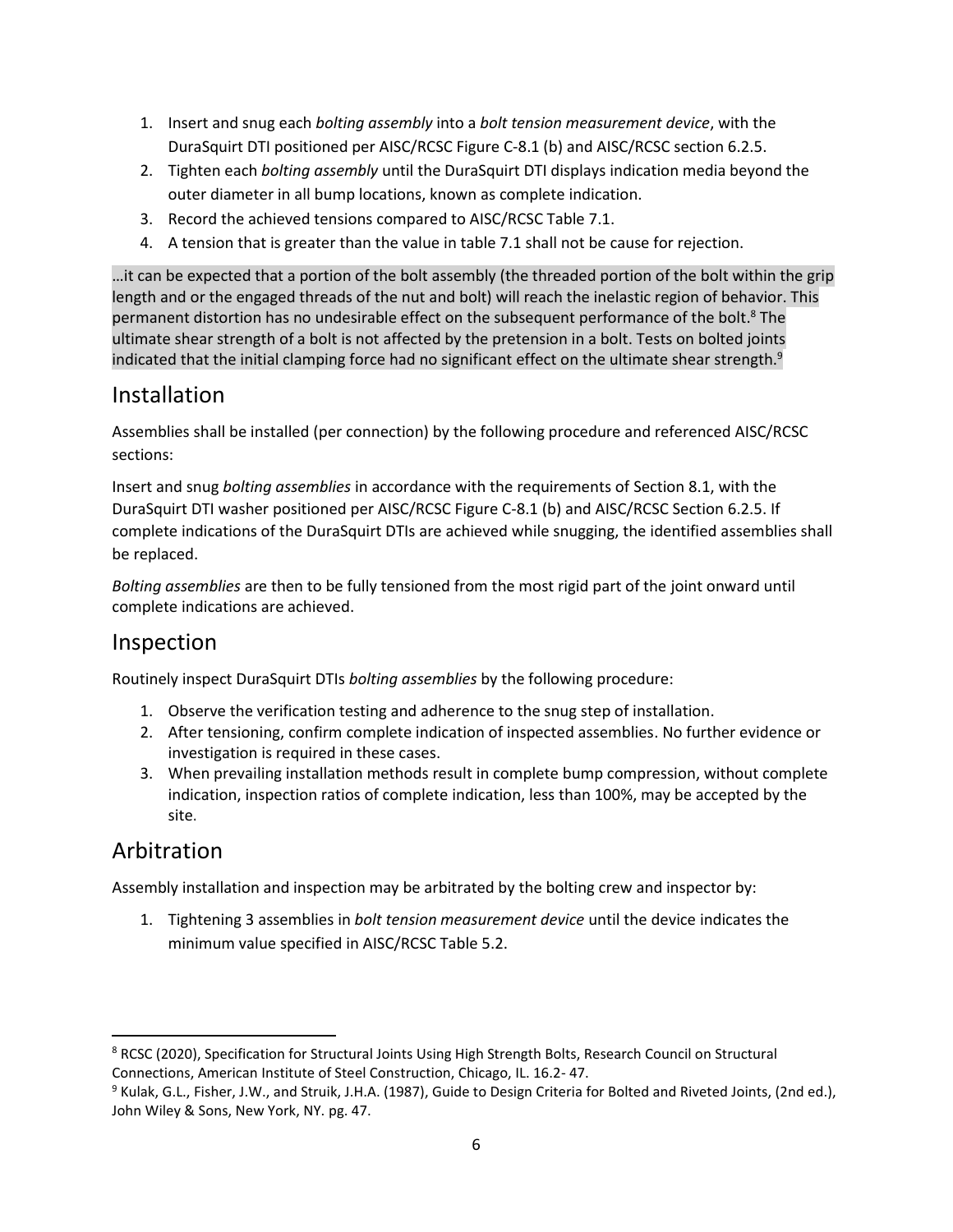2. Recording the number of locations where indication media appears beyond the outer diameter of the DuraSquirt DTI. The count of indications then forms the minimum for the arbitrated installation and inspection criteria. i

#### The inspector **MUST:**

- 1. Verify the joint has been snug-tightened.
- 2. Verify the DuraSquirt® DTI bumps have not been compressed to complete indication during the snugging operation.
- 3. Verify the DuraSquirt® DTI exhibits complete Indication.
- 4. Accept any fastener with a pretension greater than the minimum required.<sup>ii</sup>

#### The inspector **MUST NOT:**

- 1. Inspect DTI assemblies with a torque wrench.
- 2. Compare the amount of turn between the nut and bolt with Turn-Of-Nut table 8.2.
- 3. Reject DTIs that have been completely flattened during pretensioning.

| <b>Pretension for Pre-Installation</b><br><b>Verification Testing per AISC/RCSC</b><br>Table 7.1, inch series. |                   | <b>Minimum Bolt Pretension Pe</b><br>AISC/RCSC Table 5.2, inch serie |                                |                   |                   |
|----------------------------------------------------------------------------------------------------------------|-------------------|----------------------------------------------------------------------|--------------------------------|-------------------|-------------------|
| <b>Bolt</b><br>diameter<br>in.                                                                                 | A325/120<br>bolts | A490/150/144<br>bolts                                                | <b>Bolt</b><br>diameter<br>in. | A325/120<br>bolts | A490/150<br>bolt: |
| 1/2                                                                                                            | 13                | 16                                                                   | 1/2                            | 12                | 15                |
| 5/8                                                                                                            | 20                | 25                                                                   | 5/8                            | 19                | 24                |
| 3/4                                                                                                            | 29                | 37                                                                   | 3/4                            | 28                | 35                |
| 7/8                                                                                                            | 41                | 51                                                                   | 7/8                            | 39                | 49                |
| $\mathbf{1}$                                                                                                   | 54                | 67                                                                   | 1                              | 51                | 64                |
| 11/8                                                                                                           | 67                | 84                                                                   | 11/8                           | 64                | 80                |
| 11/4                                                                                                           | 85                | 107                                                                  | 11/4                           | 81                | 102               |
| 13/8                                                                                                           | 102               | 127                                                                  | 13/8                           | 97                | 121               |
| 11/2                                                                                                           | 124               | 155                                                                  | 11/2                           | 118               | 148               |

Equal to 105% of minimum bolt pretension, rounded to the nearest kip.

| <b>Minimum Bolt Pretension Per</b><br>AISC/RCSC Table 5.2, inch series. |                   |                       |  |  |
|-------------------------------------------------------------------------|-------------------|-----------------------|--|--|
| <b>Bolt</b><br>diameter<br>in.                                          | A325/120<br>bolts | A490/150/144<br>bolts |  |  |
| 1/2                                                                     | 12                | 15                    |  |  |
| 5/8                                                                     | 19                | 24                    |  |  |
| 3/4                                                                     | 28                | 35                    |  |  |
| 7/8                                                                     | 39                | 49                    |  |  |
| $\mathbf{1}$                                                            | 51                | 64                    |  |  |
| 11/8                                                                    | 64                | 80                    |  |  |
| 11/4                                                                    | 81                | 102                   |  |  |
| 13/8                                                                    | 97                | 121                   |  |  |
| 11/2                                                                    | 118               | 148                   |  |  |

┑

Equal to 0.70 times the minimum tensile strength of ASTM F3125 bolts rounded to the nearest kip.

# Inch Bolt Tables

 $\Gamma$